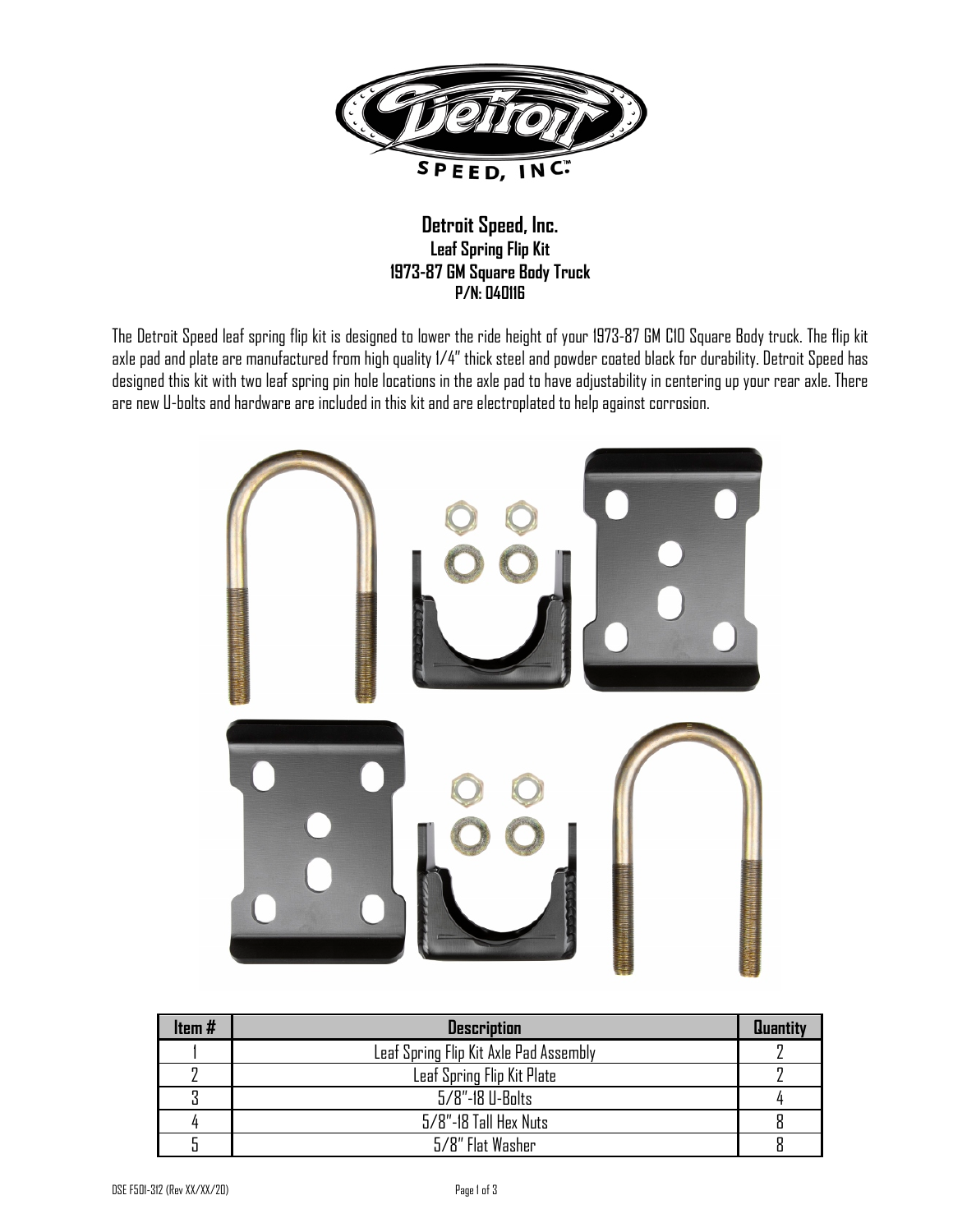## IMPORTANT:

**All work should be performed by a qualified technician. Please read the entire set of instructions and fully understand all of the steps involved before beginning the project. Always make sure to wear the appropriate safety equipment for the job and properly support the vehicle. If you have any questions before, during, or after the installation, feel free to contact Detroit Speed by phone at (704) 662-3272 or by email a[t tech@detroitspeed.com.](mailto:tech@detroitspeed.com)** 

## **Installation**:

- 1. Raise the vehicle on jack stands so that the frame is level with the ground. It is not required to remove the bed from the vehicle however it will make installation easier. **NOTE:** You will need to remove the bed to install the required frame notch bracket kit (P/N: 040115) so this would be a good time to install both kits with the bed removed.
- 2. Remove the rear wheels from the rear axle. Support the rear axle with a floor jack so the rear brake lines are not in tension.
- 3. Unbolt the shocks from the axle brackets to let the rear axle drop down. With the rear axle in full droop, place a jack stand underneath the pinion yoke and the rear axle tubes to keep the rear axle from rotating forward.
- 4. Remove the U-bolts that attach the rear axle to the leaf spring on one side of the truck. Move the leaf springunderneath the rear axle. **NOTE:** We recommend unbolting the leaf spring from the truck to help move the leaf spring below the rear axle.
- 5. Re-install the leaf spring back into the truck. Do not install the U-bolts at this time. Repeat Steps 4-5 for the other leaf spring.
- 6. With the rear axle ontop of the leaf springs, install the flip kit axle pads between the leaf springs and the rear axle (Figure 1).



**Figure 1 – Install Flip Kit Axle Pad**

7. The bottom of the flip kit axle pad has two holes that the stock leaf spring bolt will locate (Figure 2on the next page). The hole should be towards the front of the truck so the axle pad moves the rear axle towards the rear of the truck. **NOTE:** The axle pad has a V-notch on one end (Figure 3 on the next page). When installing the axle pads, the V-notch should be on the same side of the axle on the left and right hand side of the rear axle. We recommend the V-notch to be towards the rear of the truck.